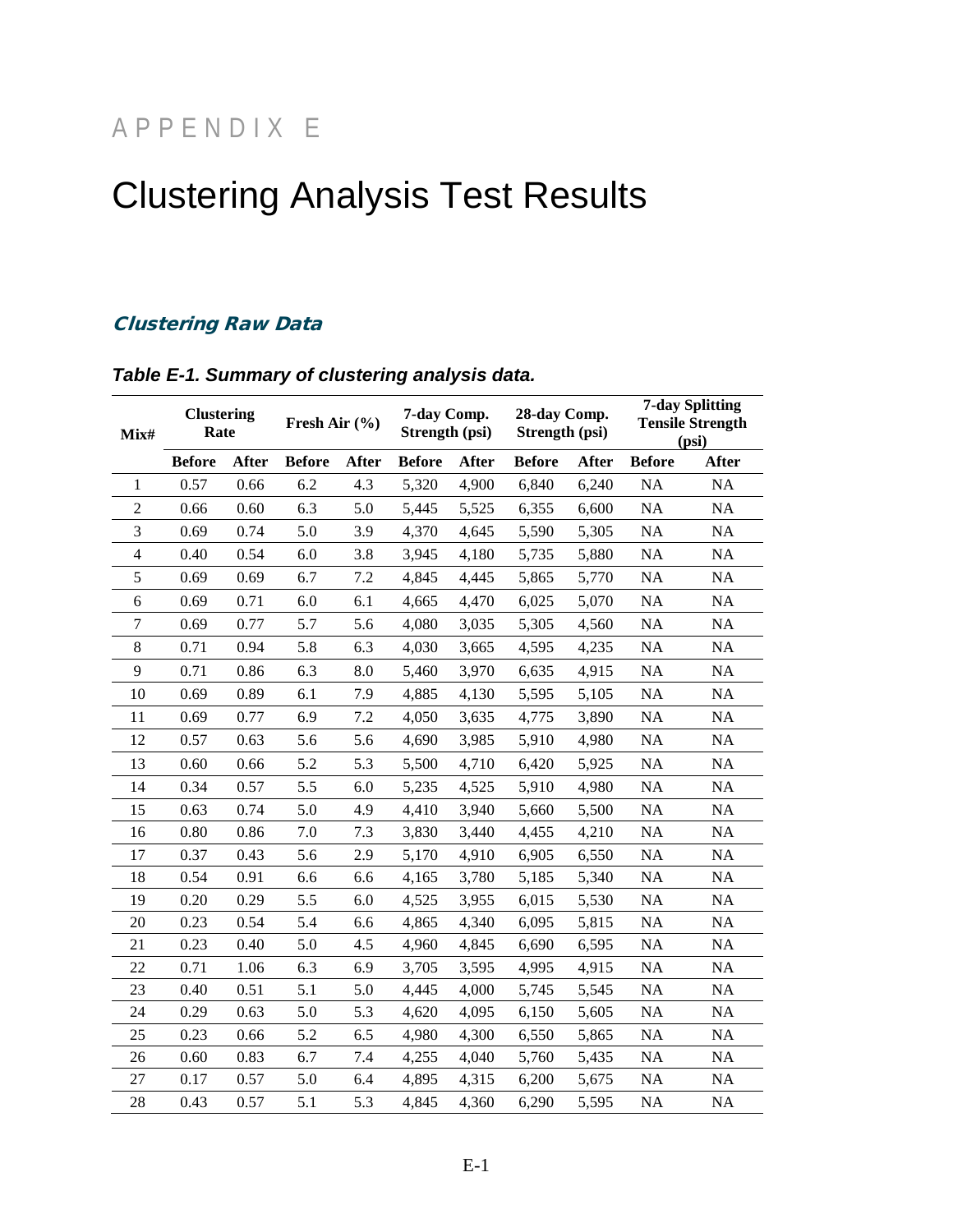| Mix# | <b>Clustering</b><br>Rate |              | Fresh Air $(\% )$ |           | 7-day Comp.<br>Strength (psi) |           | 28-day Comp.<br>Strength (psi) |           | <b>7-day Splitting</b><br><b>Tensile Strength</b><br>(psi) |              |
|------|---------------------------|--------------|-------------------|-----------|-------------------------------|-----------|--------------------------------|-----------|------------------------------------------------------------|--------------|
|      | <b>Before</b>             | <b>After</b> | <b>Before</b>     | After     | <b>Before</b>                 | After     | <b>Before</b>                  | After     | <b>Before</b>                                              | <b>After</b> |
| 29   | 0.49                      | 0.91         | 5.4               | 7.9       | 4,960                         | 3,700     | 6,390                          | 4,985     | NA                                                         | NA           |
| 30   | 0.94                      | 0.97         | 5.6               | 6.5       | 3,805                         | 3,355     | 4,890                          | 4,440     | <b>NA</b>                                                  | <b>NA</b>    |
| 31   | 0.14                      | 0.34         | 5.5               | 6.0       | 4,785                         | 4,140     | 5,795                          | 5,530     | NA                                                         | NA           |
| 32   | 0.66                      | 0.89         | 6.7               | 7.6       | 3,635                         | 3,420     | 4,865                          | 4,620     | <b>NA</b>                                                  | NA           |
| 33   | 0.49                      | 0.74         | 6.1               | 5.9       | 5,040                         | 4,395     | 5,405                          | 4,860     | NA                                                         | NA           |
| 34   | 0.34                      | 0.63         | 5.2               | 4.6       | 5,165                         | 4,575     | 5,860                          | 5,695     | NA                                                         | NA           |
| 35   | 0.51                      | 0.54         | 5.0               | 4.2       | 4,275                         | 4,255     | 5,595                          | 5,595     | <b>NA</b>                                                  | NA           |
| 36   | 0.46                      | 0.57         | 6.4               | 5.9       | 4,130                         | 4,040     | 5,640                          | 4,785     | NA                                                         | NA           |
| 37   | 0.49                      | 0.69         | 5.4               | 6.1       | 4,630                         | 4,145     | 5,795                          | 4,950     | <b>NA</b>                                                  | NA           |
| 38   | 0.51                      | 0.60         | 5.1               | 6.4       | 4,920                         | 4,320     | 5,670                          | 4,985     | <b>NA</b>                                                  | NA           |
| 39   | 0.66                      | 0.86         | 5.3               | 6.0       | 4,625                         | 4,360     | 5,355                          | 4,995     | <b>NA</b>                                                  | NA           |
| 40   | 0.66                      | 0.66         | 5.4               | 5.5       | 4,655                         | 4,315     | 5,780                          | 5,730     | NA                                                         | NA           |
| 41   | 0.49                      | 0.77         | 6.7               | 7.7       | 4,790                         | 4,165     | 5,365                          | 5,270     | <b>NA</b>                                                  | NA           |
| 42   | 0.40                      | 0.71         | 6.8               | 7.7       | 4,860                         | 4,000     | 6,070                          | 5,095     | <b>NA</b>                                                  | NA           |
| 43   | 0.29                      | 0.63         | 6.3               | 6.1       | 4,695                         | 4,035     | 5,700                          | 5,470     | <b>NA</b>                                                  | NA           |
| 44   | 0.43                      | 0.46         | 5.8               | 6.8       | 5,065                         | 4,540     | 6,260                          | 5,705     | NA                                                         | NA           |
| 45   | 0.43                      | 0.60         | 5.0               | 6.3       | 5,555                         | 4,205     | 5,950                          | 5,155     | <b>NA</b>                                                  | NA           |
| 46   | 0.63                      | 0.77         | 6.4               | 7.8       | 5,215                         | 4,075     | 6,370                          | 5,055     | <b>NA</b>                                                  | NA           |
| 47   | 0.43                      | 0.77         | 5.8               | 7.8       | 4,680                         | 3,885     | 5,805                          | 4,905     | <b>NA</b>                                                  | NA           |
| 48   | 0.49                      | 0.83         | 6.6               | 10.0      | 4,090                         | 3,190     | 5,030                          | 4,265     | NA                                                         | NA           |
| 49   | 0.43                      | NA           | 5.5               | <b>NA</b> | 3,465                         | <b>NA</b> | 4,521                          | <b>NA</b> | <b>NA</b>                                                  | NA           |
| 50   | 0.63                      | NA           | 5.6               | <b>NA</b> | 3,379                         | <b>NA</b> | 4,097                          | <b>NA</b> | <b>NA</b>                                                  | NA           |
| 51   | 0.74                      | NA           | 5.4               | NA        | 3,937                         | NA        | 5,011                          | <b>NA</b> | <b>NA</b>                                                  | NA           |
| 52   | 0.40                      | NA           | 6.5               | <b>NA</b> | 3,168                         | <b>NA</b> | 4,124                          | NA        | <b>NA</b>                                                  | NA           |
| 53   | 0.30                      | NA           | 6.5               | NA        | 3,915                         | NA        | 5,115                          | <b>NA</b> | NA                                                         | NA           |
| 54   | 0.60                      | NA           | 6.5               | NA        | 4,185                         | <b>NA</b> | 5,461                          | <b>NA</b> | <b>NA</b>                                                  | <b>NA</b>    |
| 55   | 0.74                      | 0.8          | 5.3               | 7.3       | 3,465                         | 3,040     | NA                             | <b>NA</b> | 320                                                        | 310          |
| 56   | 0.31                      | 0.57         | 4.2               | 5.2       | 4,615                         | 4,077     | <b>NA</b>                      | NA        | 330                                                        | 280          |
| 57   | 0.74                      | 0.97         | 5.9               | 7.0       | 3,892                         | 3,131     | <b>NA</b>                      | NA        | 350                                                        | 330          |
| 58   | 0.29                      | 0.29         | 6.2               | 5.1       | 3,533                         | 3,647     | NA                             | <b>NA</b> | 360                                                        | 420          |
| 59   | 0.74                      | 0.86         | 6.9               | 9.7       | 3,431                         | 2,781     | NA                             | <b>NA</b> | 320                                                        | 260          |
| 60   | 0.14                      | NA           | 5.6               | NA        | 4,019                         | <b>NA</b> | NA                             | <b>NA</b> | 335                                                        | <b>NA</b>    |
| 61   | 0.20                      | NA           | 5.4               | NA        | 4,015                         | <b>NA</b> | NA                             | <b>NA</b> | 400                                                        | NA           |

Note: Comp. = compressive, NA = not available.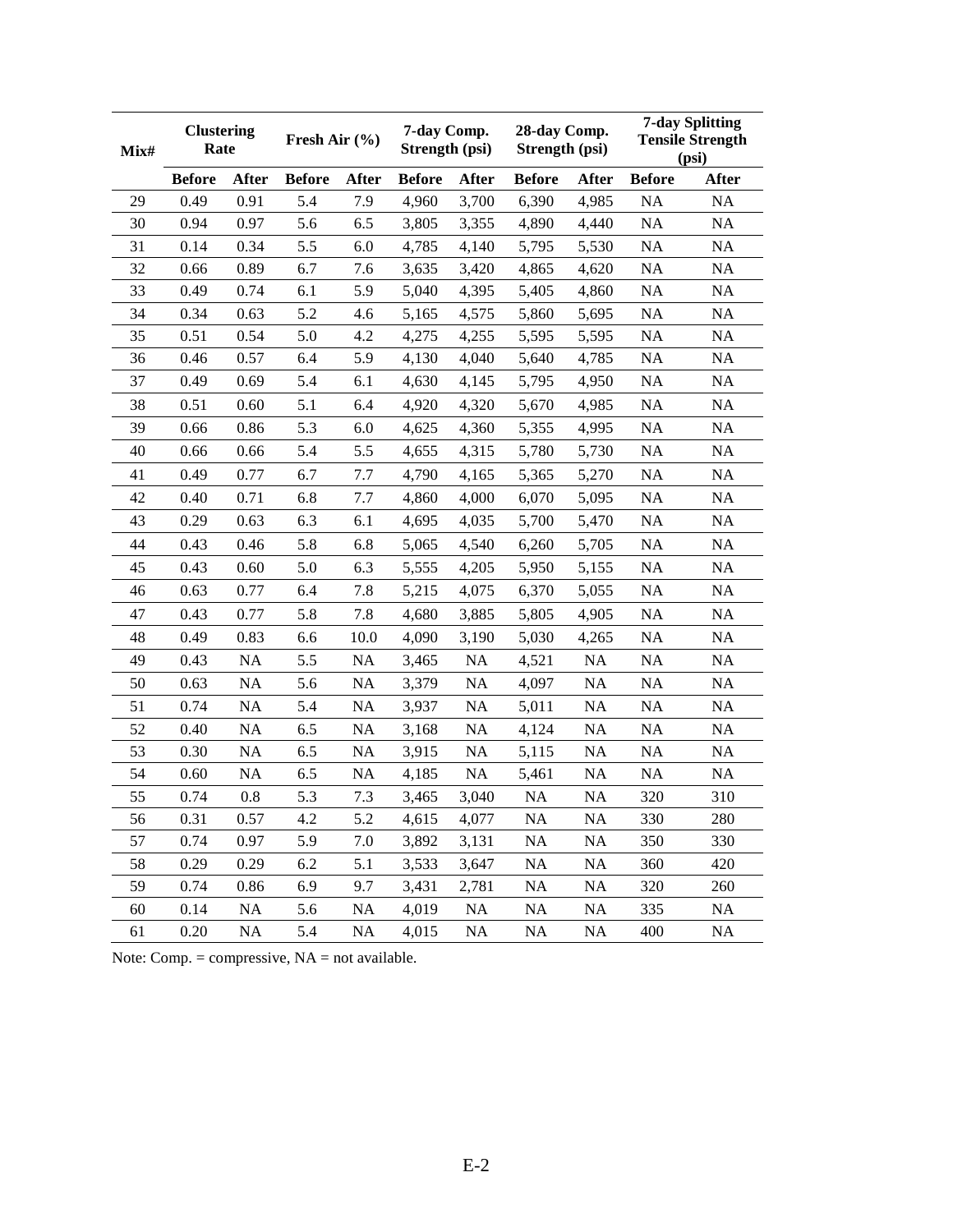#### Effect of Mixture Proportions on Clustering



Note: FA  $4 =$  low-quality fly ash, FA  $5 =$  high-quality fly ash, S = stable AEA, U = unstable AEA, 70 and 90 = temperature of mixing water in °F.

*Figure E-1. Clustering rates for mixtures prepared with LA cement and coarse limestone aggregate.*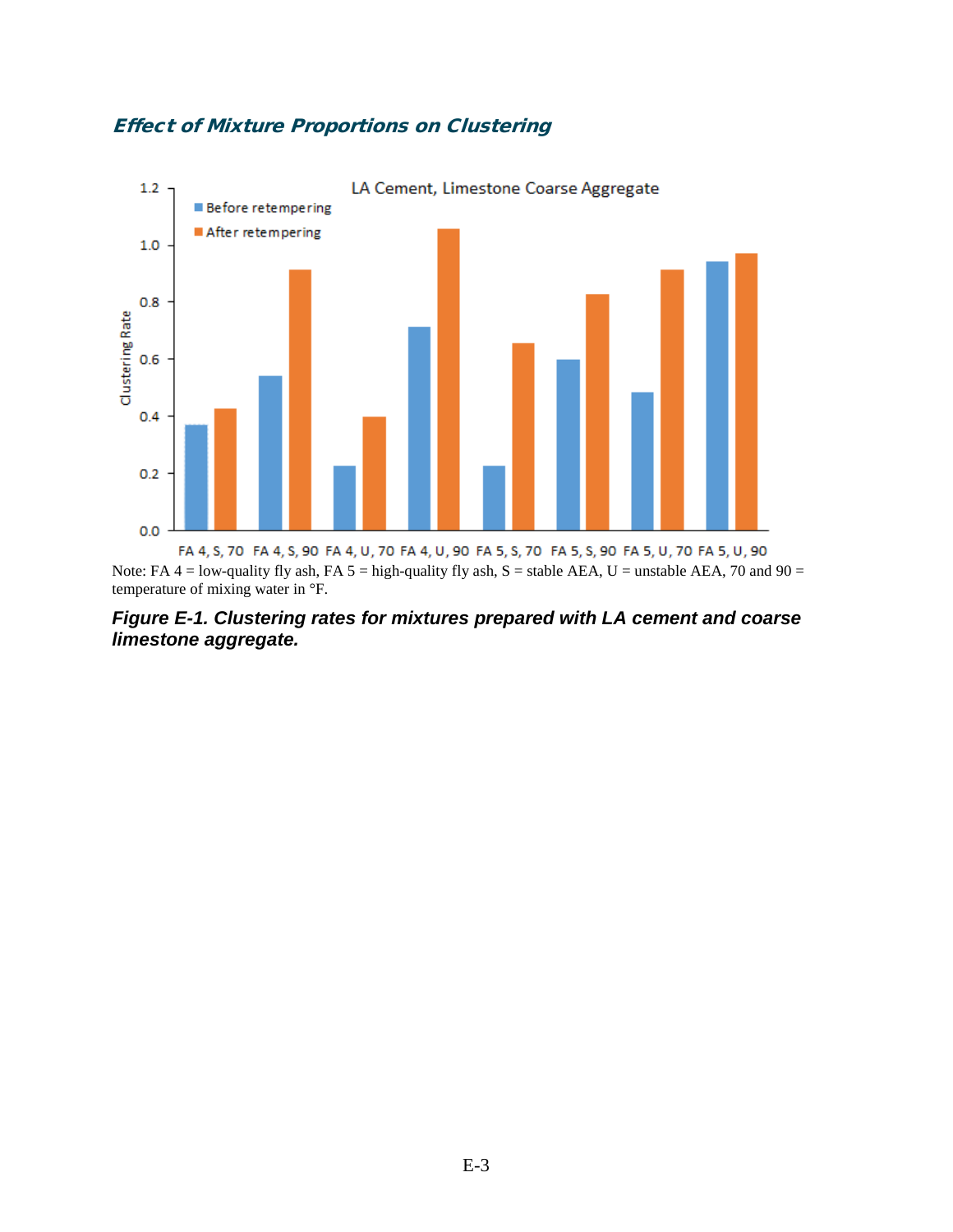

Note: LA = low-alkali, FA 4 = low-quality fly ash, FA 5 = high-quality fly ash, S = stable AEA, U = unstable AEA, 70 and 90 = temperature of mixing water in  $\mathrm{P}$ .





FA 4, S, 70 FA 4, S, 90 FA 4, U, 70 FA 4, U, 90 FA 5, S, 70 FA 5, S, 90 FA 5, U, 70 FA 5, U, 90 Note: HA = high-alkali, FA 4 = low-quality fly ash, FA  $5 =$  high-quality fly ash, S = stable AEA, U = unstable AEA, 70 and 90 = temperature of mixing water in  $\mathrm{P}$ .

*Figure E-3. Clustering rates for mixtures prepared with HA cement and coarse limestone aggregate.*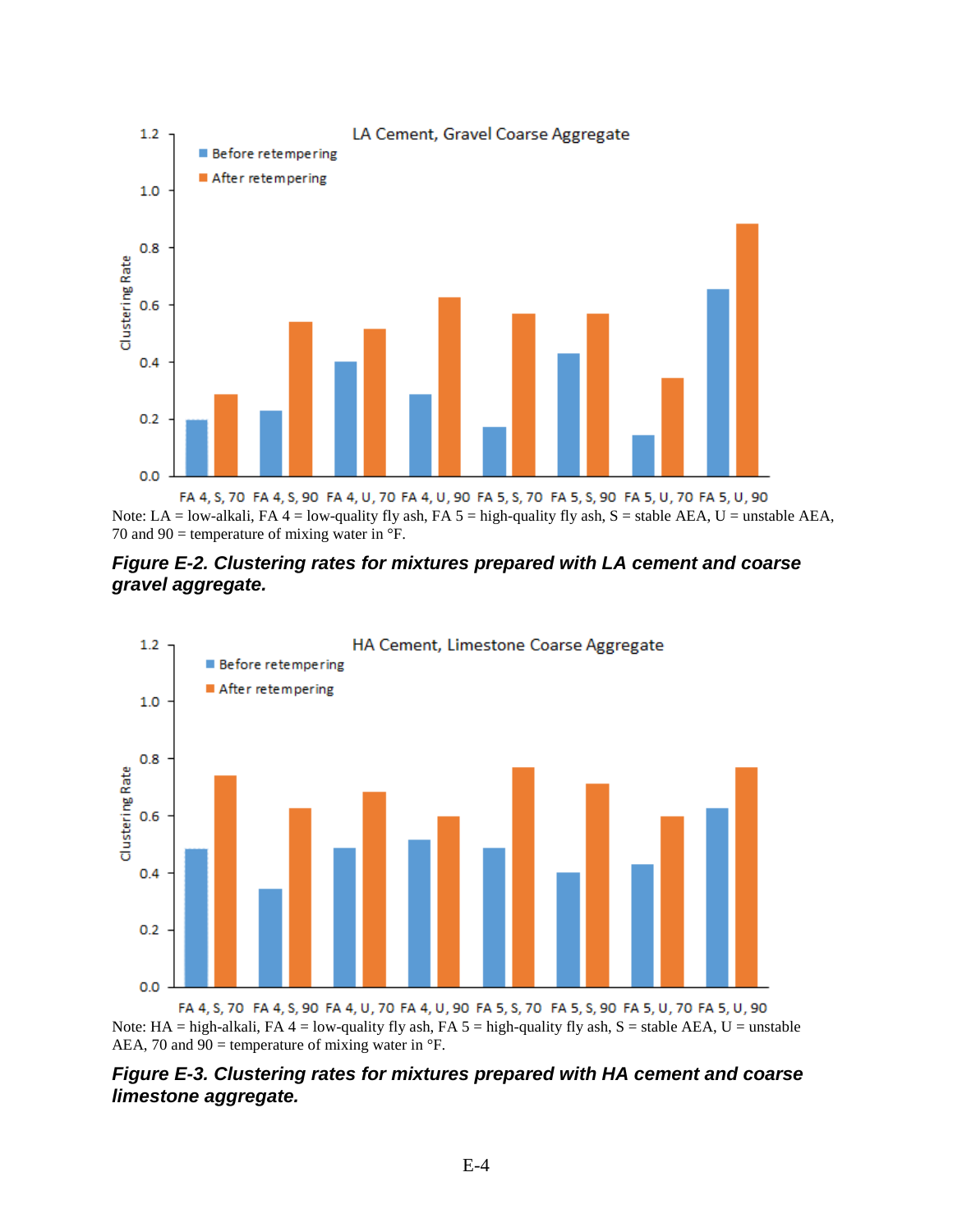

Note: HA = high-alkali, FA 4 = low-quality fly ash, FA 5 = high-quality fly ash, S = stable AEA, U = unstable AEA, 70 and 90 = temperature of mixing water in  $\mathrm{P}$ .





FA 4, S, 70 FA 4, S, 90 FA 4, U, 70 FA 4, U, 90 FA 5, S, 70 FA 5, S, 90 FA 5, U, 70 FA 5, U, 90 Note: FA  $4 =$  low-quality fly ash, FA  $5 =$  high-quality fly ash, S = stable AEA, U = unstable AEA, 70 and 90 = temperature of mixing water in °F.

#### *Figure E-5. Clustering rates for mixtures prepared with TIL cement and coarse limestone aggregate.*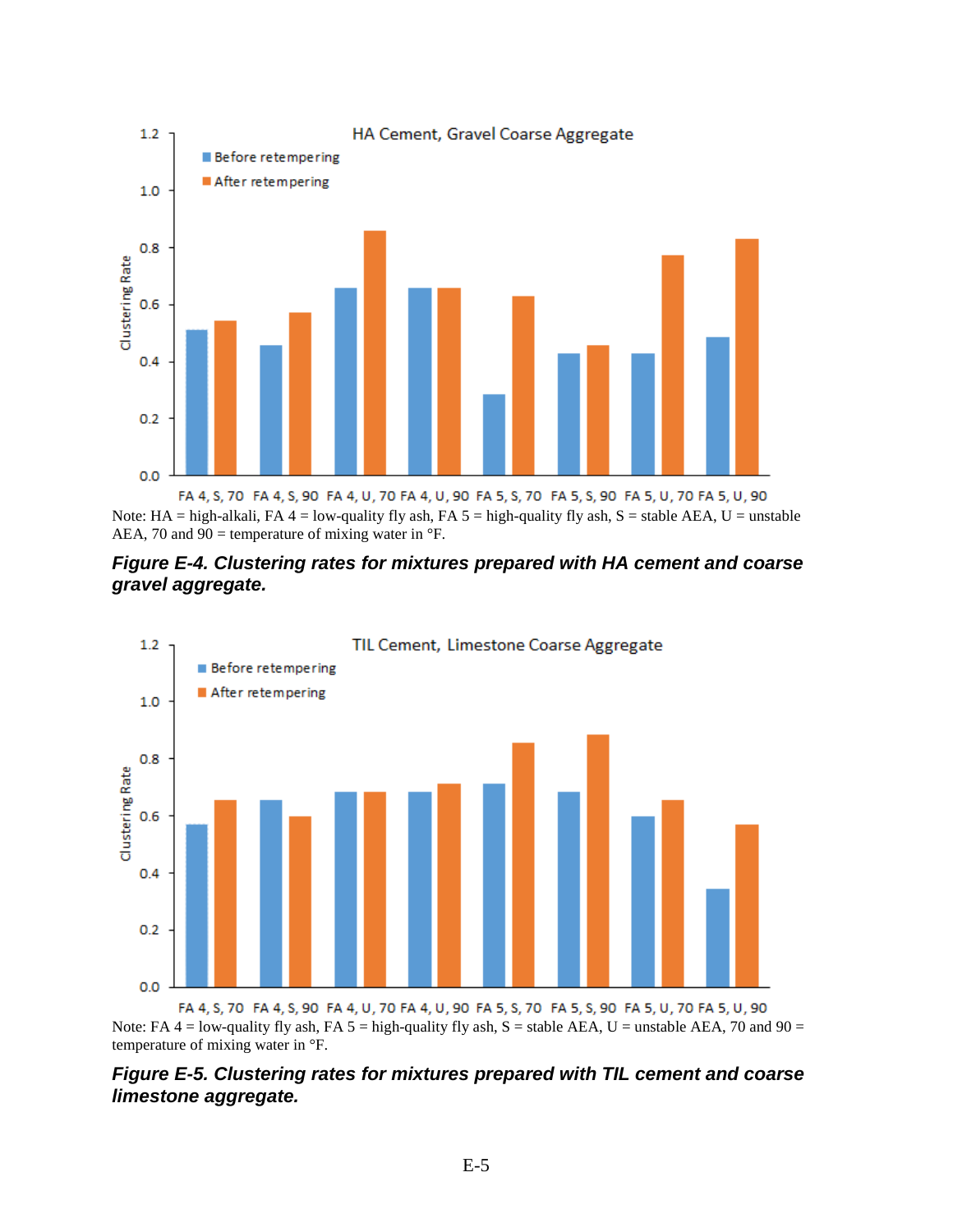

Note: FA  $4 =$  low-quality fly ash, FA  $5 =$  high-quality fly ash, S = stable AEA, U = unstable AEA, 70 and 90 = temperature of mixing water in °F.

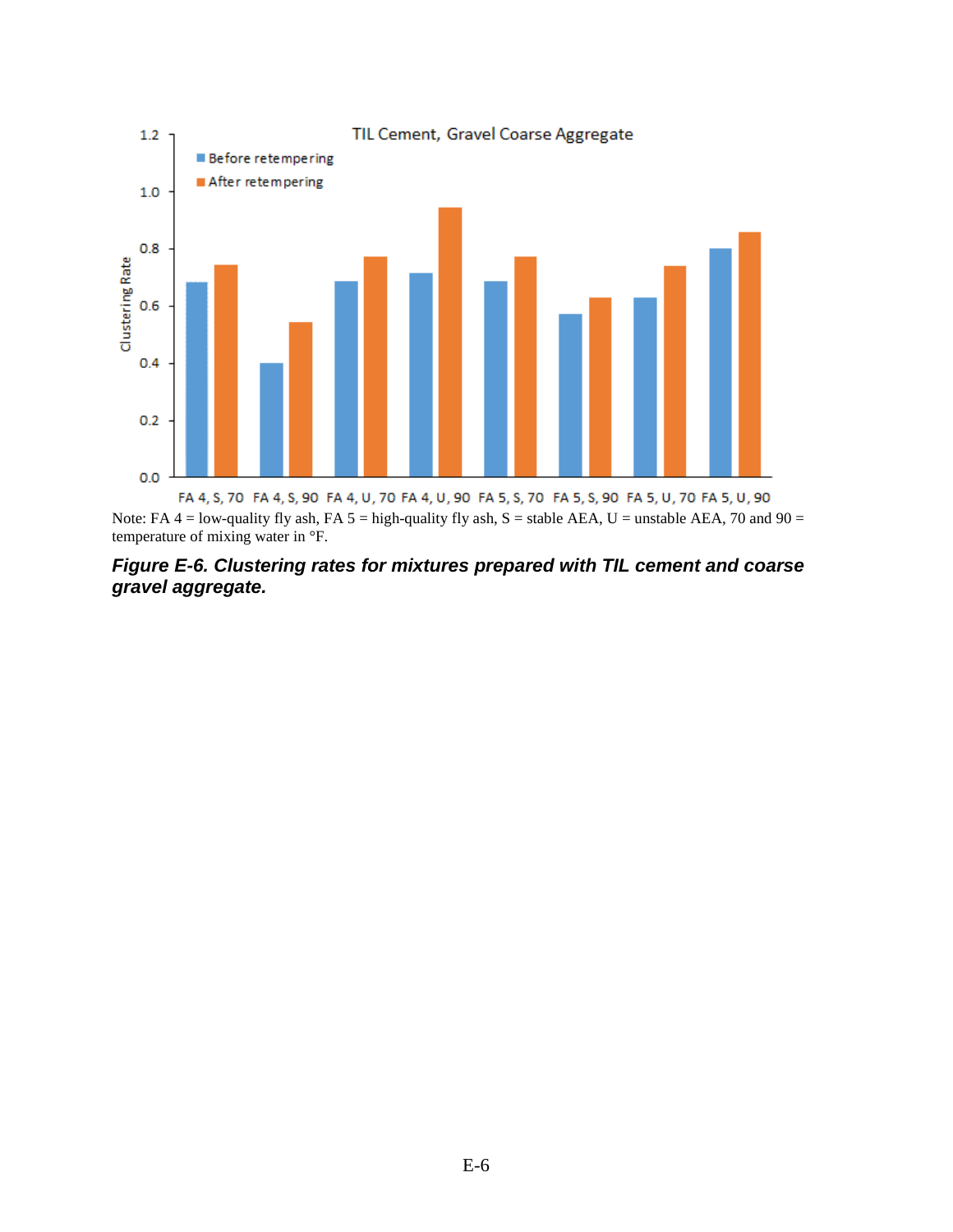



*Figure E-7. Variation in compressive strength as a function of variations in clustering rate, before retempering, for concrete made with coarse limestone aggregate.*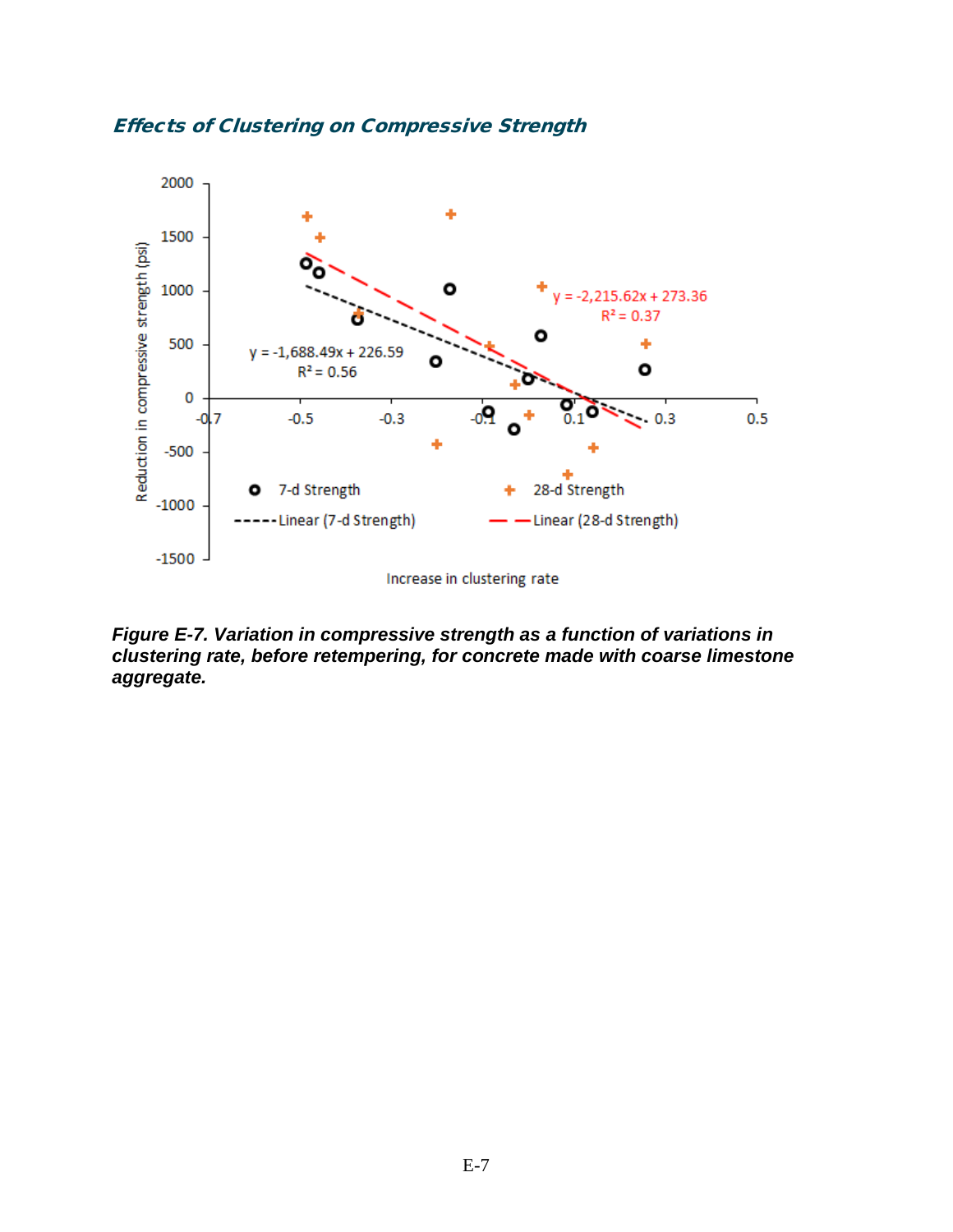

*Figure E-8. Variation in compressive strength as a function of variations in clustering rate, after retempering, for concrete made with coarse limestone aggregate.*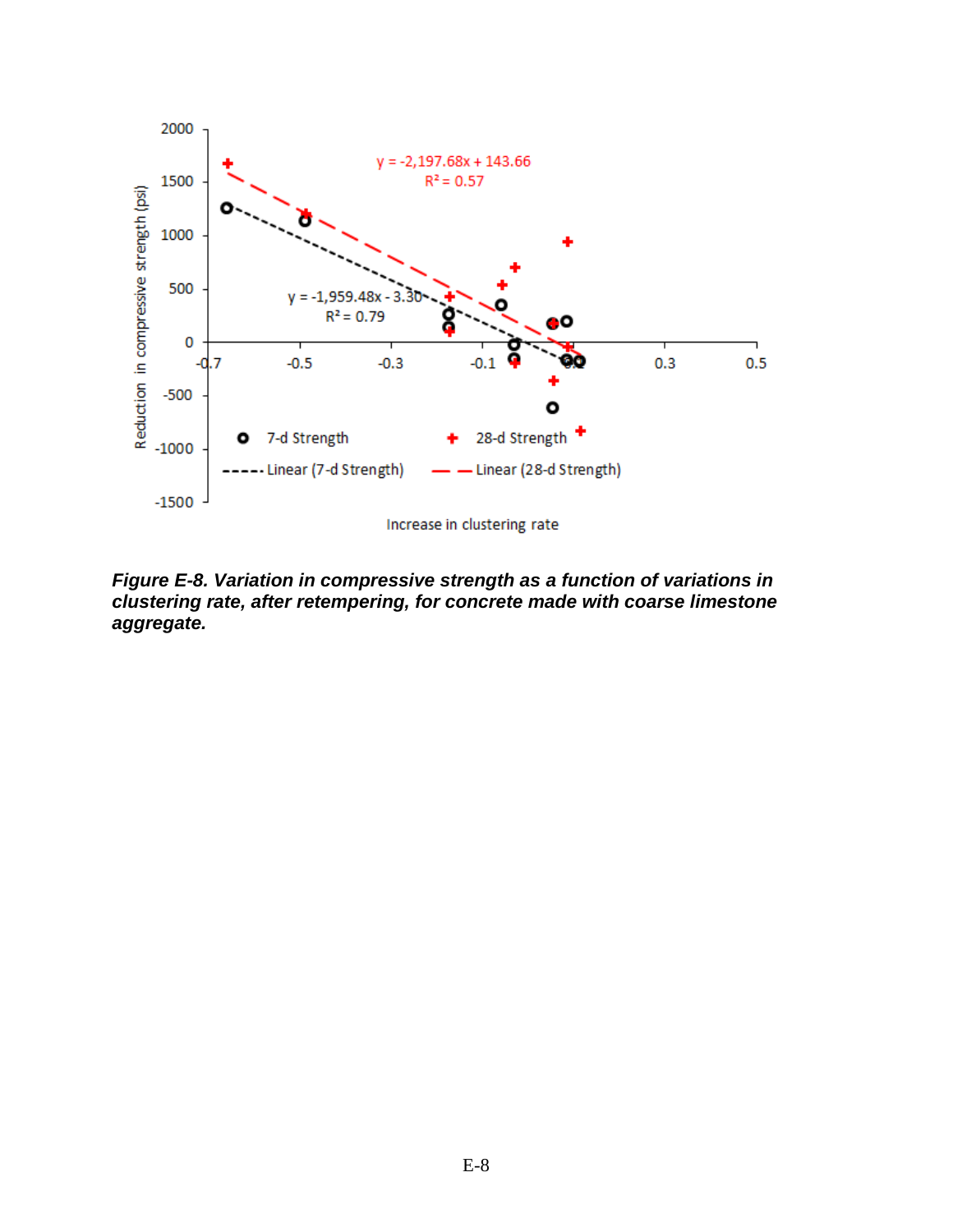

*Figure E-9. Variation in compressive strength as a function of variations in clustering rate, before retempering, for concrete made with coarse gravel aggregate.*